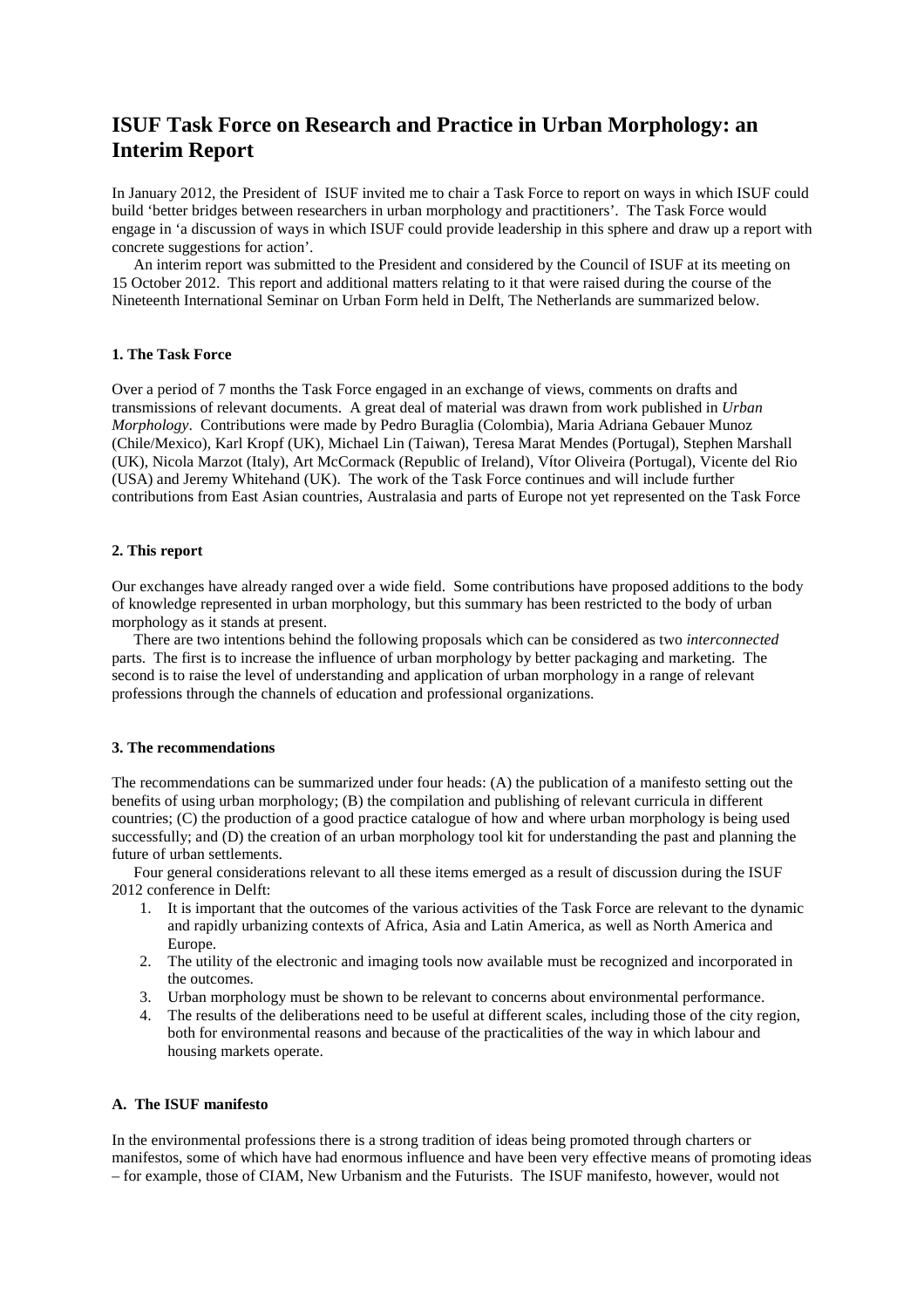advocate a style but an approach to understanding. Its preparation would be an important step in moving urban morphology from the academy to the studio.

Given the diversity of ISUF, a manifesto will be more likely to achieve consensus if it is articulated after common ground has been established based on agreed principles. It should be prepared, with professional advice, by a relatively small team over a short period.

## **B. Urban morphology in the curriculum**

Since most urban morphologists acquire a good many of their approaches and techniques during formal training, it is important that the contents of urban morphology are communicated in higher education institutions, professional courses, continuous professional development and secondary schools.

Given that a majority of ISUF members have academic affiliations, it should be practicable to obtain basic information on urban morphology within formal curricula through the ISUF membership, though of course it will be necessary to undertake translations. The results could be published on the ISUF website, and used to demonstrate the extent of the incorporation of urban morphological concepts in education and to persuade others to adopt them.

#### **C. The good practice catalogue of how and where urban morphology is being used successfully**

This recommendation is closely connected to recommendation D and would directly feed into it. Drawing on the expertise developed by a range of disciplines, urban morphology has been used across the whole spectrum of professional activity from the description of the historical evolution and character of places to prescribing future changes through design guidance, codes and plans at different scales.

The most valuable contribution urban morphology can make is to an objective understanding of urban form and how it has evolved. It is therefore most valuable in the descriptive/analytical part of the spectrum of professional activity – before the introduction of sets of values, which must be implicit if not explicit in any form of prescription. It should be used to underpin the normative processes involved in planning and design.

A good practice catalogue therefore forms a tool kit from which practitioners can select those tools that are most appropriate to their current problems and which can be adapted to fit different economic, political, cultural and social contexts.

The catalogue would be a catholic compilation of projects that have successfully used aspects of urban morphology at different scales and in different contexts, ranging from characterization/historical studies through regulatory tools to the design and implementation of projects.

However, as the science of urban form, urban morphology, like other sciences, must be subject to evaluation and testing. This is particularly important if its utility and effectiveness are to be demonstrated to sceptical practitioners. This is a complex issue, but systematic evaluation is fundamental if the scientific credibility of ISUF and the high academic reputation of *Urban Morphology* are to be maintained. The catalogue should focus on the way urban morphology has contributed to the success of projects. Commentaries on the projects should offer guidance on the instruments that would be successful in particular contexts (legal system/planning system/development industry/professional structure) and in given conditions, thus avoiding the trap of 'policy tourism'.

The important series in *Urban Morphology* on the study of urban form in different countries has not on the whole been concerned with the application of urban morphological concepts in practice. This series needs to be extended to cover successful applications of urban morphology in practice.

A further extension of this strand of activity would be to establish a practitioner network to exchange experiences and establish a register of professionals in the field.

#### **D. The urban morphology manual**

Urban morphology as the science of urban form can offer a range of tools to a number of groups:

- 1. Those concerned with describing and analysing urban form (urban historians, geographers, heritage professionals).
- 2. Environmental design professionals concerned with prescribing the future (architects, planners, urban designers, landscape architects).
- 3. The clients or employers of both these groups, notably public authorities and developers.

The 'map' of urban morphology published by Gauthier and Gilliland (2006) can offer a framework for defining the extent of the field. Methods such as those of space syntax and New Urbanism, which are included